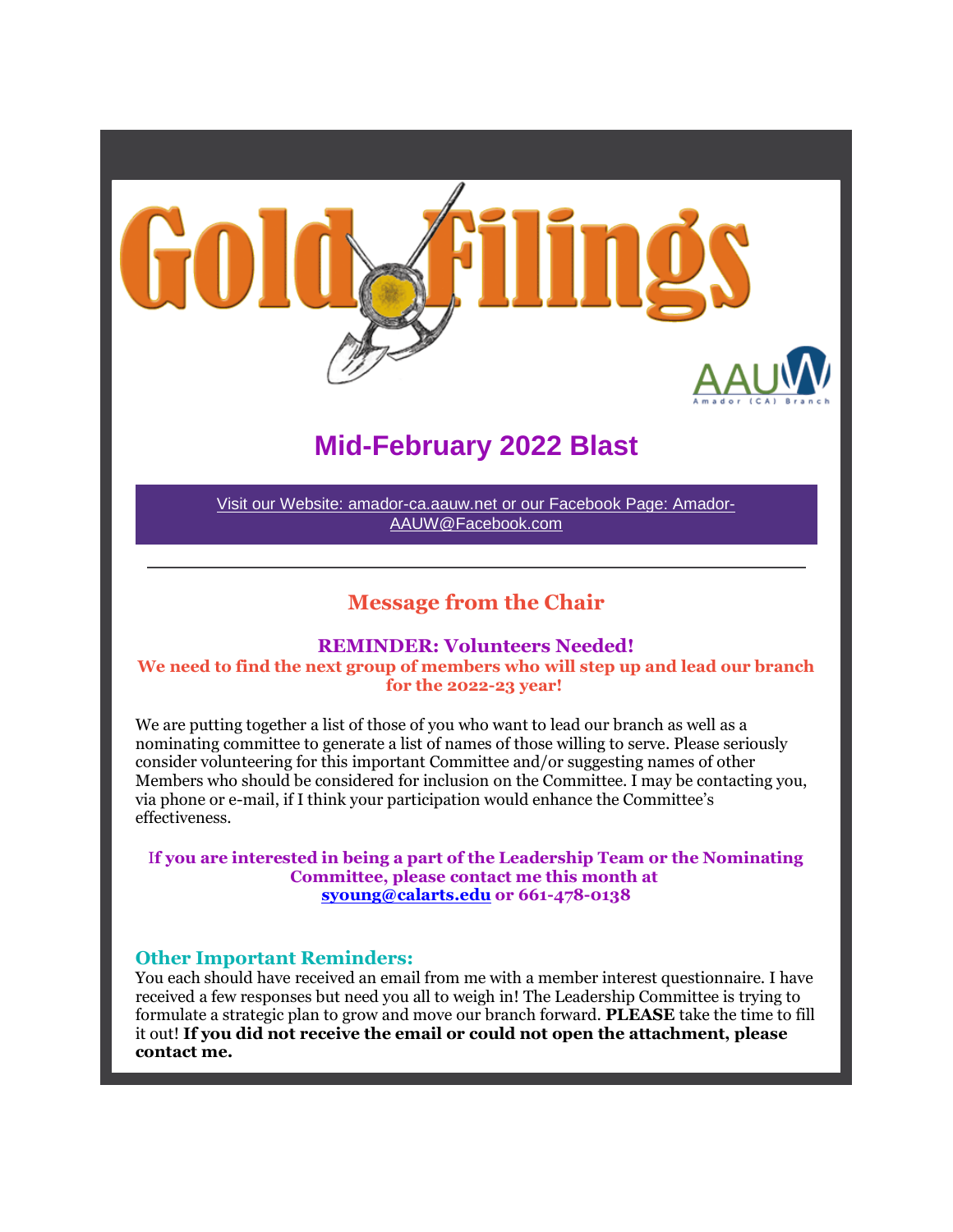

### **Report on our February Program- -Author & Chocolate**

We had a great turn out for our first post-COVID in-person program. We enjoyed savory scones, delicious tea, and scrumptious chocolate truffles at Baker Street West as Kevan Hunt discussed Tragedy Spring, the second book in her murder mystery series set in Amador County. She also read us a teaser from the prologue of the third book, Black Chasm, that she is currently working on.

*Pictured (L to r): Kevan Hunt, guest author, Terrie Houseman and JoAnn Chevrette, members, and Julie Taylor, prospective member.*

# **Celebrate Black History Month by visiting nearby sights...**

#### **Colonel Allensworth State Historic Park**

#### Earlimart, CA

"The town that refused to die." That's how Colonel Allensworth State Historic Park, the only town in California founded, financed and governed by African Americans, is described in various accounts. In 1908, Colonel Allen Allensworth and four others established this small town in central California. Here, residents were determined to provide financial and educational opportunities for their families that were stolen from them due to slavery. In 1974, California State Parks purchased land and it became Colonel Allensworth State Historic Park. Today, visitors can view the restored 20th-century buildings, including Allensworth's house, a library and other buildings that are a testimony to the perseverance of these pioneering people.

### **Rosie the Riveter National Historical Park**

### Richmond, CA

#### *For Black History Month (Feb) AND Women's History Month (Mar)*

This national historic park pays tribute to the millions of women who joined defense and support industries during World War II. One of the park's most integral members is Betty Reid Soskin. At 99, she is the oldest National Park Ranger in the US, but that's just one of many incredible facts about her life. At the park, Soskin ensures that Black women's history is included in the narrative about World War II. She is also a songwriter, activist and author. Her memoir is titled "Sign My Name to Freedom: A Memoir of a Pioneering Life."

### **... or by checking out this new book:**

*It has relevance to both Black History Month and Women's History Month!*

*Pauli Murray - The Life of* **a** *Pioneering Feminist & Civil Rights Activist*

by Rosita Stevens Hollsey

Rev. Dr. Pauli Murray demanded justice and equal treatment for all. She was a civil rights and women's rights activist before any movement advocated for either--the brilliant mind that, in 1944, conceptualized the arguments that would win Brown v. Board of Education of Topeka; and in 1964, the arguments that won women equality in the workplace. If you want to learn about this mostly unknown, but amazing woman who was a poet, writer, lawyer, activist and Episcopal Priest, purchase the latest book about her by visiting your favorite bookstore.

**Streaming now on AMAZON Prime is the trailblazing 90-minute documentary**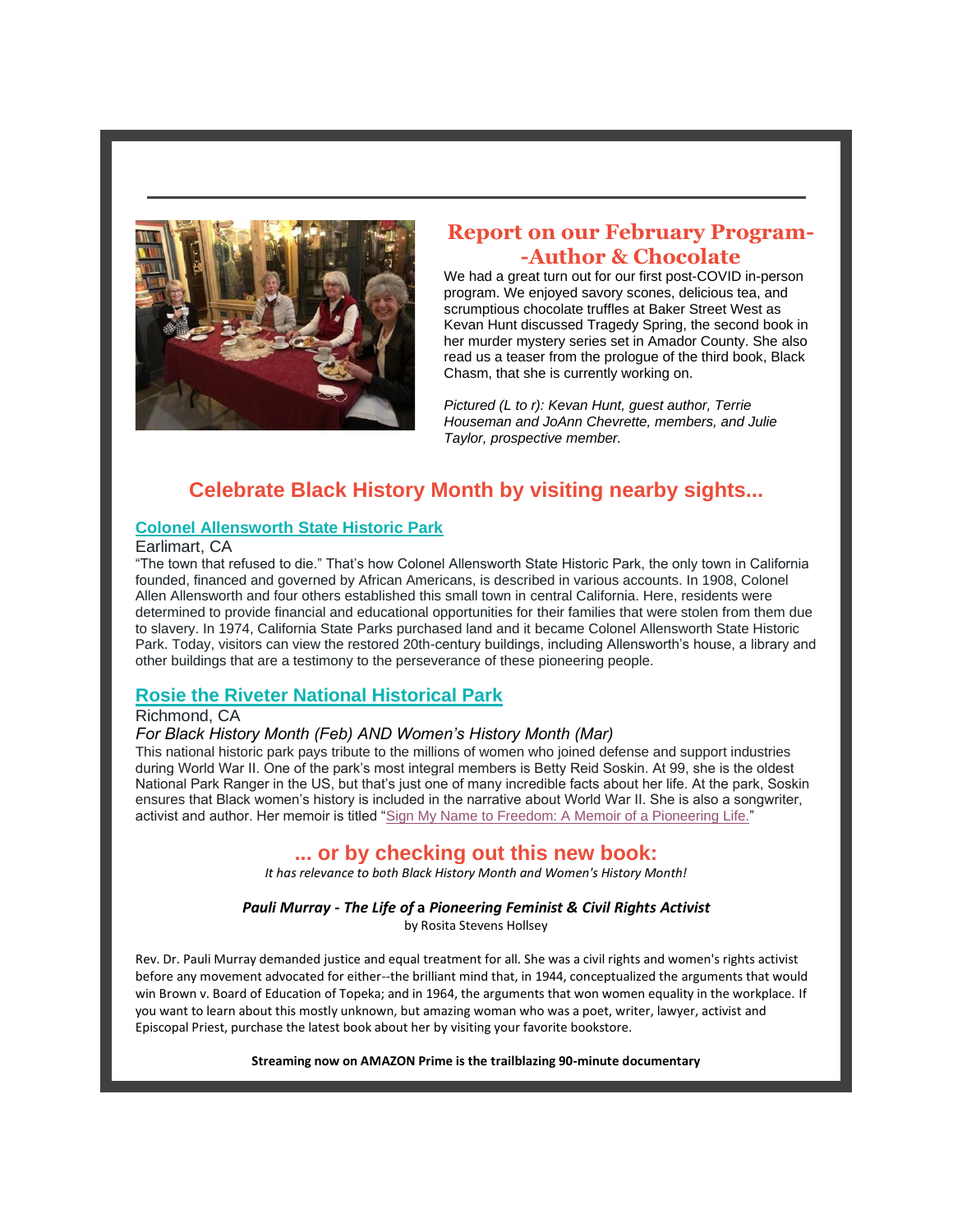*"My Name is Pauli Murray."*

### **For our Working Members**:

#### **FROM CORPORATE AMERICA TO ENTREPRENEURSHIP—HOW DO WE TRANSITION?**

Our next **Lunch and Learn** continues our exploration of Entrepreneurship. Laura Hall, consultant for WHYZ Partners and former president of Polo Ralph Lauren Accessories, will discuss how to transition from your comfort zone to your own zone when starting your own business.

This session is part of expanding our outreach to potential members who fall into the working-age group. Please share this message with family, friends, and community members.

Date: February 22nd noon - 12:30 pm.

Registration is required. Click **HERE** to register.

# **Updated Monthly Calendar--New Info**

#### **Thursday February 17 5:30-6:30**

**Libations & Conversations-**-We will meet at Simply Bubbles. The location is 35A Main Street, Sutter Creek. Our tentative speaker is Karen Bartlett McLeod who is Co-Owner of Simply Bubbles. She will be speaking about how her champagne and sparkling wine bar was started and has developed in Sutter Creek. This is a no host event and open to all members, guests and the public. We encourage members to support our monthly Libations and Conversations. It is a nice hour to hear interesting speakers, visit with members and hopefully attract new members.

For those who have not been to Simply Bubbles it is located across the street from the Sutter Creek Auditorium and down a ramp between 2 buildings. Looking up at roof level you will see the sign of the venue above the ramp. (Sorry this is sort of vague. I do not know the names of shops the ramp is between. You can drive down the ramp and there might be some parking) If you are lost please call Jacque 209 606-1157 or Simply Bubbles 209 304-4831.

# **Updated Monthly Calendar for Other Events--New Info**

#### **Saturday, February 19, 2022 10:30am-noon via Zoom**

*MEET DOROTHY HERZBERG, PEACE CORPS VOLUNTEER, COMMUNITY ACTIVIST, AUTHOR AND TEACHER --presented by the West Contra Costa Branch*

Between 2001 and 2012, **Dorothy Herzberg** raised over \$300,000 and brought more than 200 students and 22 teachers from Richmond and Kennedy High Schools of the WCCUSD to Washington D.C. While there, these mostly economically challenged minority students participated in the Close-Up Foundation Program for a personal experience of the US Federal Government in action. In 2010, she was recognized as Woman of the Year and received the Jefferson Award. Family and friends are welcome to attend. For them to get the Zoom invitation, they need to send an email to **aauw.wcc.94530@gmail.com**

#### **February 22nd noon - 12:30 pm via Zoom**

**Lunch and Learn** continues our exploration of Entrepreneurship (see above for details)

### **Friday, February 25, 2022 at 7:00 PM PST**

#### **Movie Night--***LFG*

Virtual Event hosted by AAUW San Francisco Branch. For your free ticket click **HERE** to register.

*LFG* is a no-holds-barred, inside account of the U.S. Women's National Soccer Team's ongoing fight for equal pay as told by Megan Rapinoe and her teammates. The documentary grants viewers unprecedented access to these game-changers as they meet the physical demands and pressures of being some of the world's top athletes while showcasing their courage, unflinching spirit, and resiliency in an effort to create long-lasting social change.